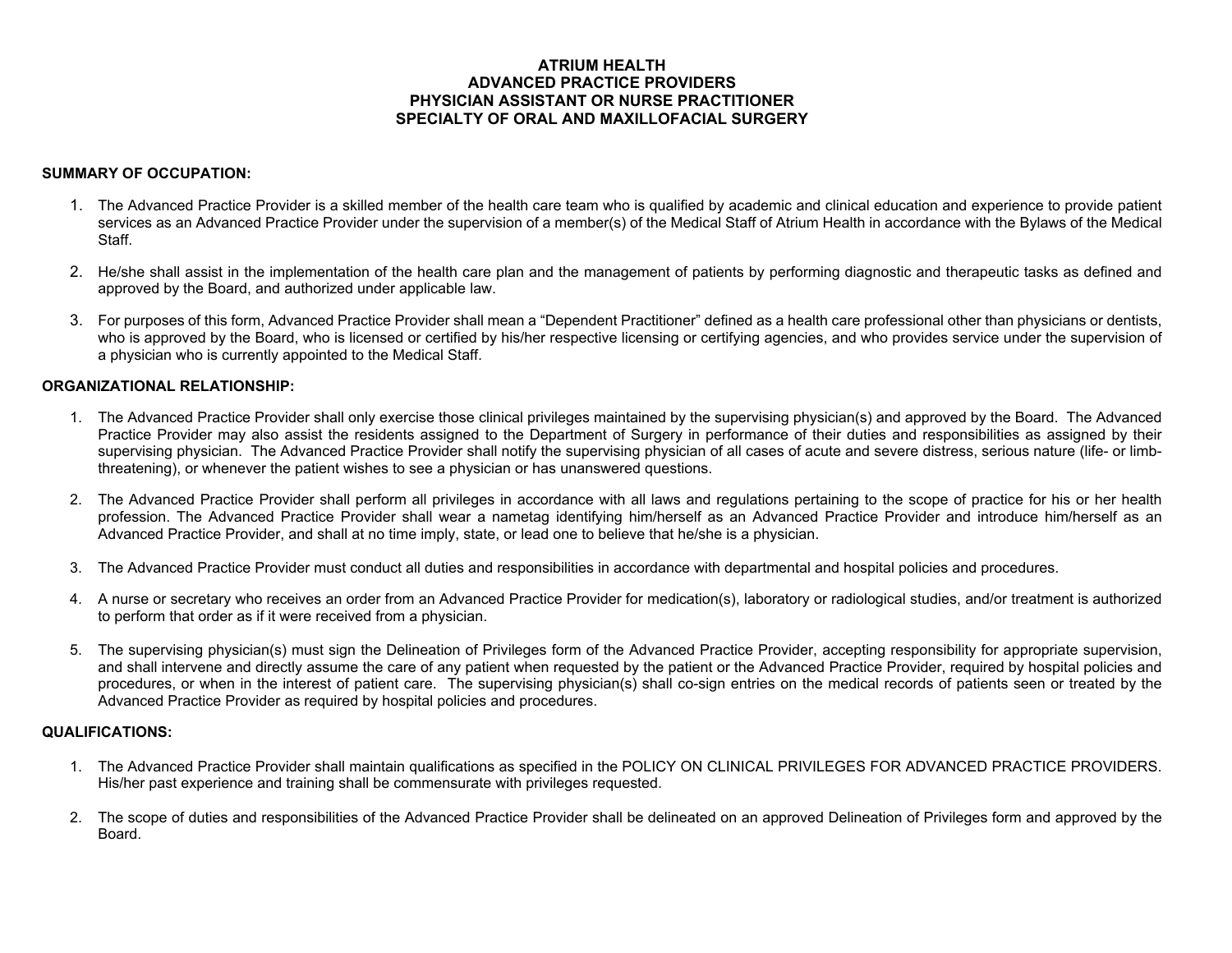Atrium Health Delineation of Privileges Form Advanced Practice Providers Specialty of Oral & Maxillofacial Surgery Page 2

Print Name

## **QUALIFICATIONS - continued:**

- 3. The Supervising Physician shall delegate only tasks and procedures to his or her Advanced Practice Provider which are within or contemplated by the clinical privileges granted to the Supervising Physician by the Medical Executive Committee and the Board of Commissioners and which the Advanced Practice Provider has been approved to perform. It is understood that the supervision of an Advanced Practice Provider shall never be transferred to a physician who is not currently a fully appointed member of the Medical Staff.
- 4. If the Medical Staff appointment or Clinical Privileges of the Sponsoring Physician are resigned, revoked or terminated, the Advanced Practice Provider's permission to practice shall automatically terminate and his or her clinical privileges shall be automatically relinquished.

## **SUPERVISION:**

Except where the Delineation of Privileges form provides for Personal Supervision or Proximate Supervision, General Supervision (as defined below) will be required for all tasks and procedures performed by the Advanced Practice Provider.

- 1. "General Supervision" shall mean the procedure is furnished under the supervising physician's overall direction and control, but the physician is not required to be present during the procedure. General Supervision requires the performance of tasks and procedures in a manner that is consistent with state law, the applicable standard of care, Medical Staff Bylaws and hospital policies and procedures, but does not require Personal Supervision or Proximate Supervision, as those terms are defined below.
- 2. "Proximate Supervision" shall mean the physical presence of a sponsoring/supervising physician in the hospital, in close proximity and immediately available to furnish assistance and direction to the Advanced Practice Provider as needed.
- 3. "Personal Supervision" shall mean the physical presence of a sponsoring/supervising physician in the room with the Advanced Practice Provider during the performance of a procedure.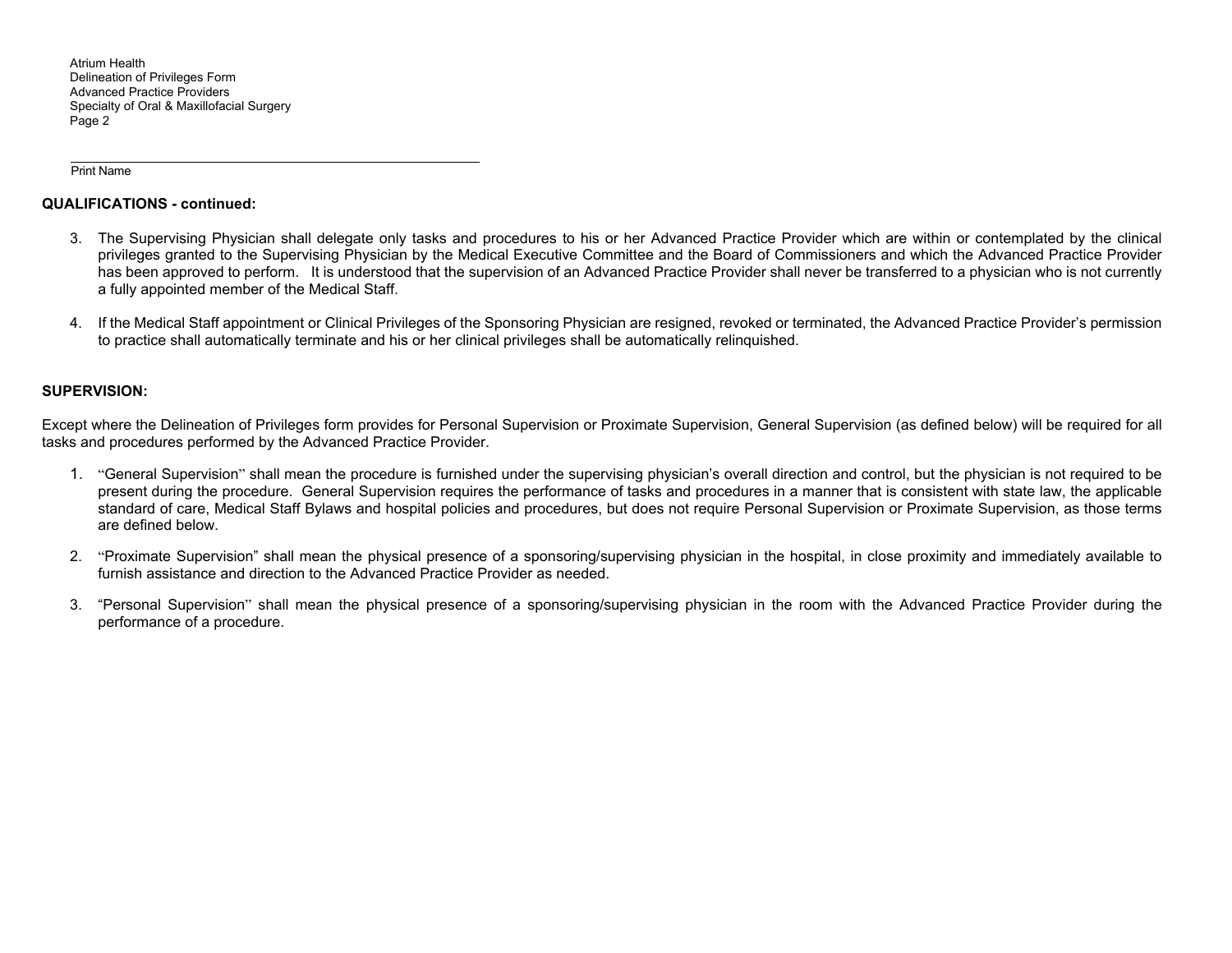# **ATRIUM HEALTH REAPPOINTMENT DELINEATION OF PRIVILEGES FORM ADVANCED PRACTICE PROVIDER SPECIALTY OF ORAL AND MAXILLOFACIAL SURGERY**

Print Name

# **Initial appointment Reappointment Updated DOP/Sponsoring Physician Change**

**NOTE 1: "CORE" privileges cannot be amended or altered in any way.** 

**NOTE 2: Advanced Practice Providers must apply for "CORE" privileges in order to be eligible for special procedure clinical privileges at any facility within Atrium Health.** 

**NOTE 3: Please note that the exercise of certain privileges enumerated herein is necessarily limited by the operational and resource constraints of the facility. All procedures must be performed within a clinical setting with the capabilities and organizational structure required to provide appropriate support.** 

| <b>CMC</b> | <b>Pineville</b> | University<br>City | <b>CR</b> | Lincoln | Cabarrus | <b>Union</b> | <b>Stanly</b> | Anson | <b>Cleveland</b> |            | <b>ORAL AND MAXILLOFACIAL</b><br><b>SURGERY CORE PRIVILEGES</b>                                                                                                                                                                                                                                                                                                                                                                                                                                                                                   |
|------------|------------------|--------------------|-----------|---------|----------|--------------|---------------|-------|------------------|------------|---------------------------------------------------------------------------------------------------------------------------------------------------------------------------------------------------------------------------------------------------------------------------------------------------------------------------------------------------------------------------------------------------------------------------------------------------------------------------------------------------------------------------------------------------|
|            |                  |                    | N/A       |         |          |              |               |       |                  | CAPP-OSU-1 | Evaluate, diagnose, and provide pre-operative, intra-<br>operative, post-operative care, treatment and services<br>consistent with surgical practice, including the<br>performance of physical exams, diagnosing conditions,<br>the development of treatment plans, health counseling,<br>and assisting in surgery for patients within the age group<br>seen by the sponsoring physician(s). The Advanced<br>Practice Provider may not admit patients to the hospital<br>but may initiate/place orders on behalf of the<br>supervising physician. |

NOTE: Oral and Maxillofacial Surgery Core Clinical Privileges include: initiate/place orders on behalf of the supervising physician; assisting in surgery to include, but not limited to, first assist, deep and simplified tissue closures, application of appliances, and any other action delegated by the surgeon; perform wound debridement, suturing, and general care for superficial wounds and minor superficial surgical procedures; Initiate referral to appropriate physician or other healthcare professional of problems that exceed the Advanced Practice Provider's scope of practice; make daily rounds on hospitalized patients; obtain and record medical/social history and perform physical examinations; order diagnostic testing and therapeutic modalities; control epistaxis, anterior, simple (limited cautery and/or packing); remove intranasal foreign bodies; record progress notes and write discharge summaries.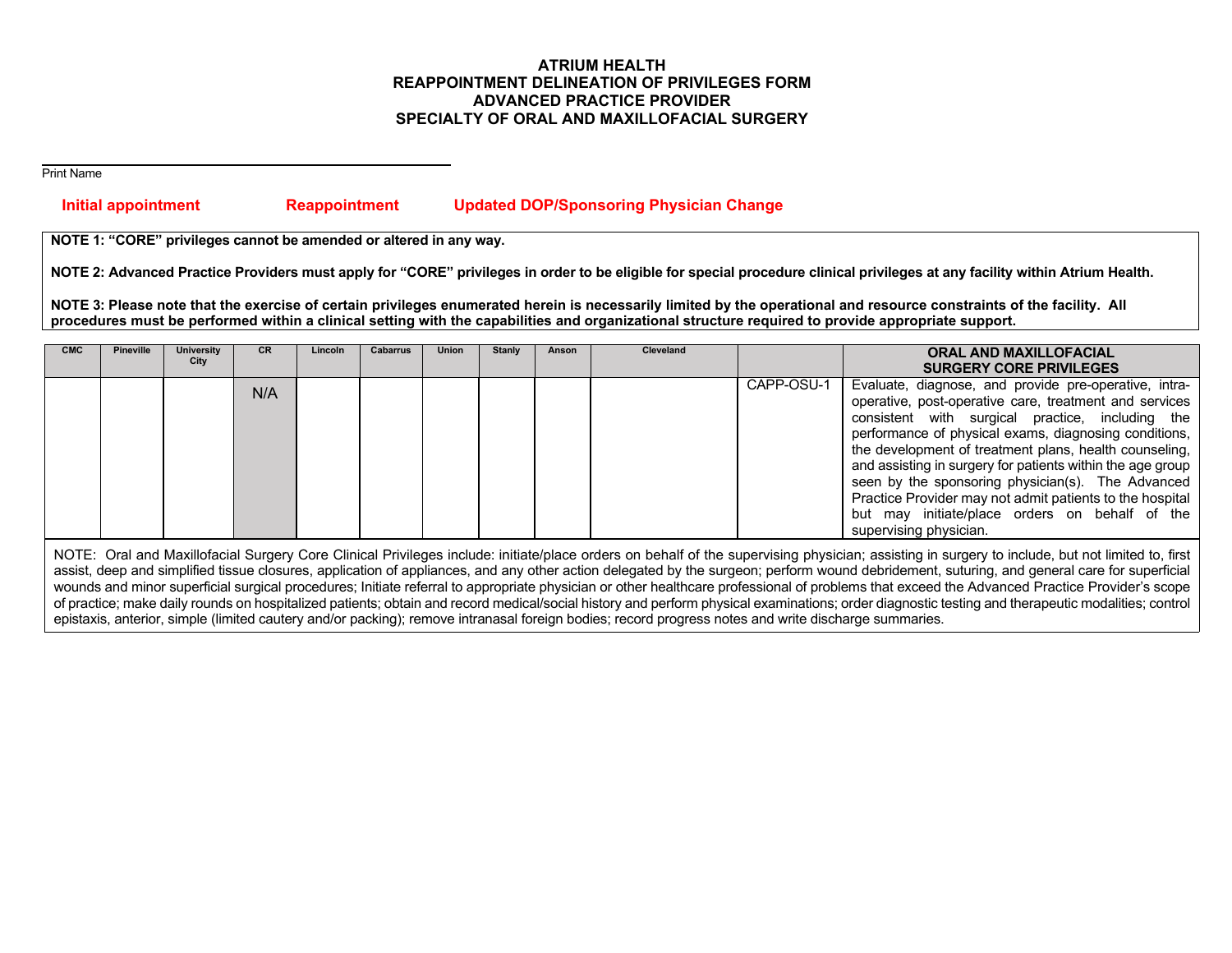Atrium Health Delineation of Privileges Advanced Practice Providers Specialty of Oral & Maxillofacial Surgery Page 4

#### Print Name

| <b>CMC</b> | <b>Pineville</b> | University<br>City | <b>CR</b> | Lincoln | Cabarrus | <b>Union</b> | <b>Stanly</b> | Anson | <b>Cleveland</b> |            | TELEMEDICINE ONLY ORAL AND MAXILLOFACIAL<br><b>SURGERY PRIVILEGES</b>                                                                                                                                                                                                                                                                                                                                                                                                                                                                                                                                                                                                                                                                                                                                             |
|------------|------------------|--------------------|-----------|---------|----------|--------------|---------------|-------|------------------|------------|-------------------------------------------------------------------------------------------------------------------------------------------------------------------------------------------------------------------------------------------------------------------------------------------------------------------------------------------------------------------------------------------------------------------------------------------------------------------------------------------------------------------------------------------------------------------------------------------------------------------------------------------------------------------------------------------------------------------------------------------------------------------------------------------------------------------|
|            |                  |                    |           |         |          |              |               |       |                  | CAPP-OSU-2 | Telemedicine privileges are defined as privileges for the<br>use of electronic communication or other communication<br>technologies' to provide or support clinical care at a<br>distance. Telemedicine privileges shall include Evaluate,<br>diagnose, and provide pre-operative, post-operative<br>care, treatment and services consistent with surgical<br>practice, including the performance of physical exams,<br>diagnosing conditions, the development of treatment<br>plans, and health counseling for patients within the age<br>group seen by the sponsoring physician(s). The<br>Supervising Physician shall remain responsible for all<br>clinical activity of the Advanced Practice Provider.<br>PLEASE NOTE: Telemedicine activities require prior<br>approval from the Facility Medical Executive |
|            |                  |                    |           |         |          |              |               |       |                  |            | Committee.                                                                                                                                                                                                                                                                                                                                                                                                                                                                                                                                                                                                                                                                                                                                                                                                        |